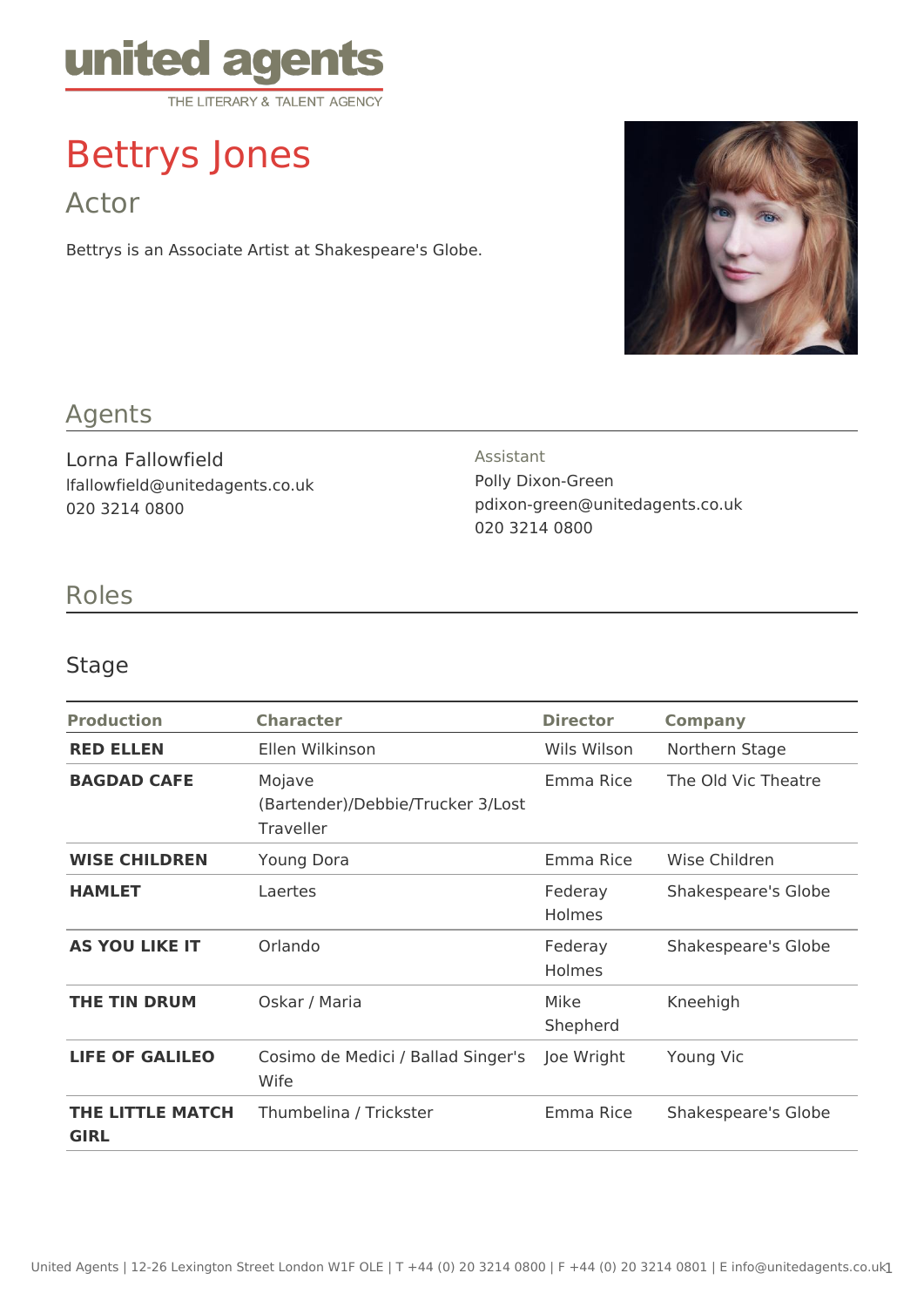| <b>Production</b>                             | <b>Character</b>                                      | <b>Director</b>                              | <b>Company</b>                                                           |
|-----------------------------------------------|-------------------------------------------------------|----------------------------------------------|--------------------------------------------------------------------------|
| <b>WE WANT YOU TO</b><br><b>WATCH</b>         | MegaHacker                                            | Caroline<br>Steinbeis                        | <b>National Theatre</b>                                                  |
| <b>PRAXIS MAKES</b><br><b>PERFECT</b>         | Carlo / Boy Feltrinelli / Togliatti /<br><b>CIA</b>   | Wils Wilson                                  | National Theatre of<br>Wales / Berliner<br>Festspiele                    |
| <b>SLEEPING BEAUTIES Eve</b>                  |                                                       |                                              | Roisin Mcbrinn Sherman Theatre<br>Cymru                                  |
| <b>EDWARD II</b>                              | <b>Prince Edward</b>                                  | Joe Hill -<br>Gibbins                        | <b>National Theatre</b>                                                  |
| <b>THE MOUSE AND</b><br><b>HIS CHILD</b>      | Child                                                 | Paul Hunter                                  | <b>RSC</b>                                                               |
| <b>MANCHESTER LINES</b>                       | Anna                                                  | Wils Wilson                                  | Manchester Library<br>Theatre                                            |
| <b>THE ADVENTURE</b>                          | Jill                                                  | Dan Bird                                     | Bad Physics / High Tide<br>Festival                                      |
| THE SNOW QUEEN                                | Gerda                                                 | Natascha<br>Metherell                        | The Rose Theatre,<br>Kingston                                            |
| <b>SIXTY SIX BOOKS</b>                        | S'Dam                                                 | Abbey Wright                                 | <b>Bush Theatre</b>                                                      |
| <b>THE DARK</b><br><b>PHILOSOPHERS</b>        | Bess / Young Gwyn Thomas /<br>MacNaffy / Dolly Parton | Paul Hunter                                  | Told by an Idiot -<br><b>Edinburgh Traverse</b>                          |
| <b>AND THE HORSE</b><br><b>YOU RODE IN ON</b> | Stevie / Eva / Miss Brahms                            | Paul Hunter                                  | Told By an Idiot - Drum<br>Theatre Plymouth /<br><b>Barbican Theatre</b> |
| <b>THE DARK</b><br><b>PHILOSOPHERS</b>        | Bess / Young Gwyn Thomas /<br>Macnaffy / Dolly Parton | Paul Hunter                                  | Told by an Idiot -<br>National Theatre of<br>Wales                       |
| <b>THE CRUCIBLE</b>                           | Mary Warren                                           | Tim Sheader                                  | Regents Park Open Air<br>Theatre                                         |
| <b>WARHORSE</b>                               | Emilie                                                | <b>Tom Morris</b><br>and Marianne<br>Elliott | <b>National Theatre West</b><br>End                                      |
| <b>MEASURE FOR</b><br><b>MEASURE</b>          | Juliet                                                | Phillip Breen                                | Theatr Clwyd                                                             |
| <b>CARIAD</b>                                 | Emily                                                 | Phillip Breen                                | Theatr Clwyd                                                             |
| <b>BOX</b>                                    | Taz                                                   | <b>Toby Frow</b>                             | Birmingham Rep                                                           |
| <b>TO KILL A</b><br><b>MOCKINGBIRD</b>        | Scout                                                 | Michael<br><b>Buffong</b>                    | <b>West Yorkshire</b><br>Playhouse /<br>Birmingham Rep and<br>Tour       |
| <b>A MIDSUMMER</b><br><b>NIGHTS DREAM</b>     | 1st Fairy U/S Hermia                                  | Greg Doran                                   | <b>RSC and West End</b>                                                  |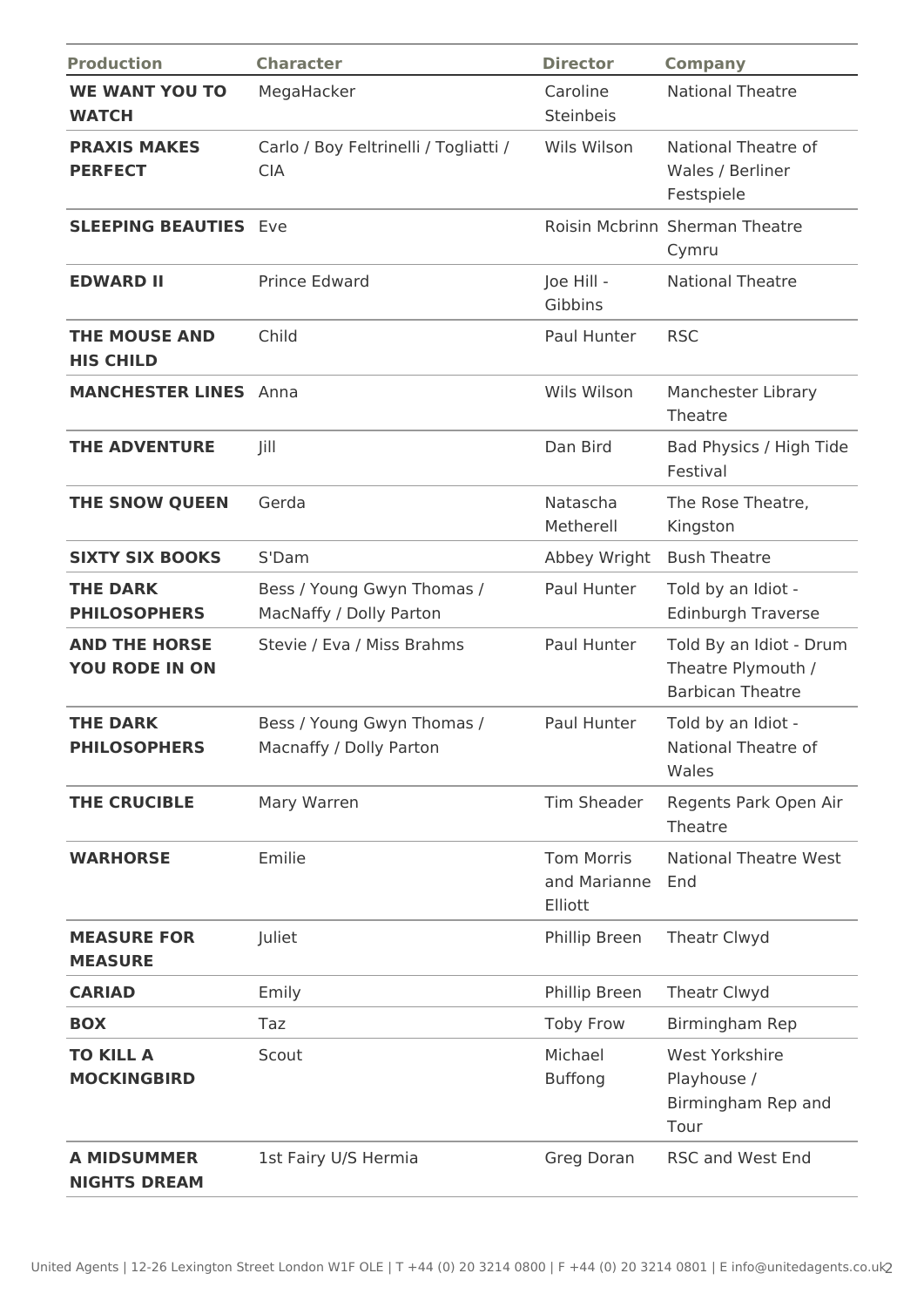| <b>Production</b>                             | <b>Character</b>                                       | <b>Director</b>            | <b>Company</b>                          |
|-----------------------------------------------|--------------------------------------------------------|----------------------------|-----------------------------------------|
|                                               | <b>COMEDY OF ERRORS</b> Luce U/S Luciana and Courtesan |                            | Nancy Meckler RSC and West End          |
| <b>QUINTO QUARTO</b>                          | Sox                                                    | Jason Lawson Union Theatre |                                         |
| <b>THE LITTLE YEARS</b>                       | Young Kate / Tanya                                     |                            | Adam Barnard The Orange Tree<br>Theatre |
| <b>WAIT UNTIL DARK</b>                        | Gloria                                                 | Joe Harmston               | Bill Kenwright Ltd -<br>West End        |
| <b>PARTY TIME/ ONE</b><br><b>FOR THE ROAD</b> | Dusty                                                  |                            | Bijan Sheibani Battersea Arts Centre    |

# Television

| <b>Production</b>       | <b>Character</b>                        | <b>Director</b> | <b>Company</b>          |
|-------------------------|-----------------------------------------|-----------------|-------------------------|
| <b>MIDSOMER MURDERS</b> | <b>Ginger Thomas</b>                    | Gill Wilkinson  | ITV                     |
| <b>DOCTORS</b>          | Louise Davis (Guest Lead) Gary Williams |                 | BBC.                    |
| <b>SKINS</b>            | Megan                                   | Simon Massey    | <b>Company Pictures</b> |

#### Film

| <b>Production</b>       | <b>Character</b> | <b>Director</b> | <b>Company</b>        |
|-------------------------|------------------|-----------------|-----------------------|
| <b>CYRANO</b>           | Sheep Girl       | Joe Wright      | MGM                   |
| <b>PRIVATE PEACEFUL</b> | <b>Biddy</b>     | Pat O'Connor    | <b>Fluidity Films</b> |

### Radio

| <b>Production</b>                                            | <b>Character</b>  | <b>Director</b>                       | <b>Company</b>     |
|--------------------------------------------------------------|-------------------|---------------------------------------|--------------------|
| <b>DON JUAN</b>                                              | Antonia / Lolah   | Fiona McAlpine                        | <b>BBC Radio 3</b> |
| <b>OTHELLO</b>                                               | Emilia            | Emma Harding                          | <b>BBC Radio 4</b> |
| <b>HOME FRONT (SERIES 9)</b>                                 | Cressida Marshall | Jessica Dromgoole/<br>Allegra McIlroy | <b>BBC Radio 4</b> |
| <b>EMILE ZOLA: BLOOD, SEX</b><br><b>AND MONEY (SERIES 3)</b> | Mrs Mechain       | Polly Thomas                          | <b>BBC Radio 4</b> |
| <b>BLOOD AND MILK Series 1 - 4 Meg Evans</b>                 |                   | Marc Beeby                            | <b>BBC Radio 4</b> |
| <b>JUST A GIRL (SERIES 2)</b>                                | Charlotte         | Polly Thomas                          | <b>BBC Radio 4</b> |
| <b>FINAL CALL</b>                                            | Debi              | Sasha Yevtushenko                     | <b>BBC Radio 4</b> |
| <b>THE CORRECTIONS</b>                                       | Melissa Paquette  | Emma Harding                          | <b>BBC Radio 4</b> |
| <b>EARWORM</b>                                               | Lois              | Sasha Yevtushenko                     | <b>BBC Radio 4</b> |
| <b>AS YOU LIKE IT</b>                                        | Phebe             | Sally Avens                           | <b>BBC Radio 3</b> |